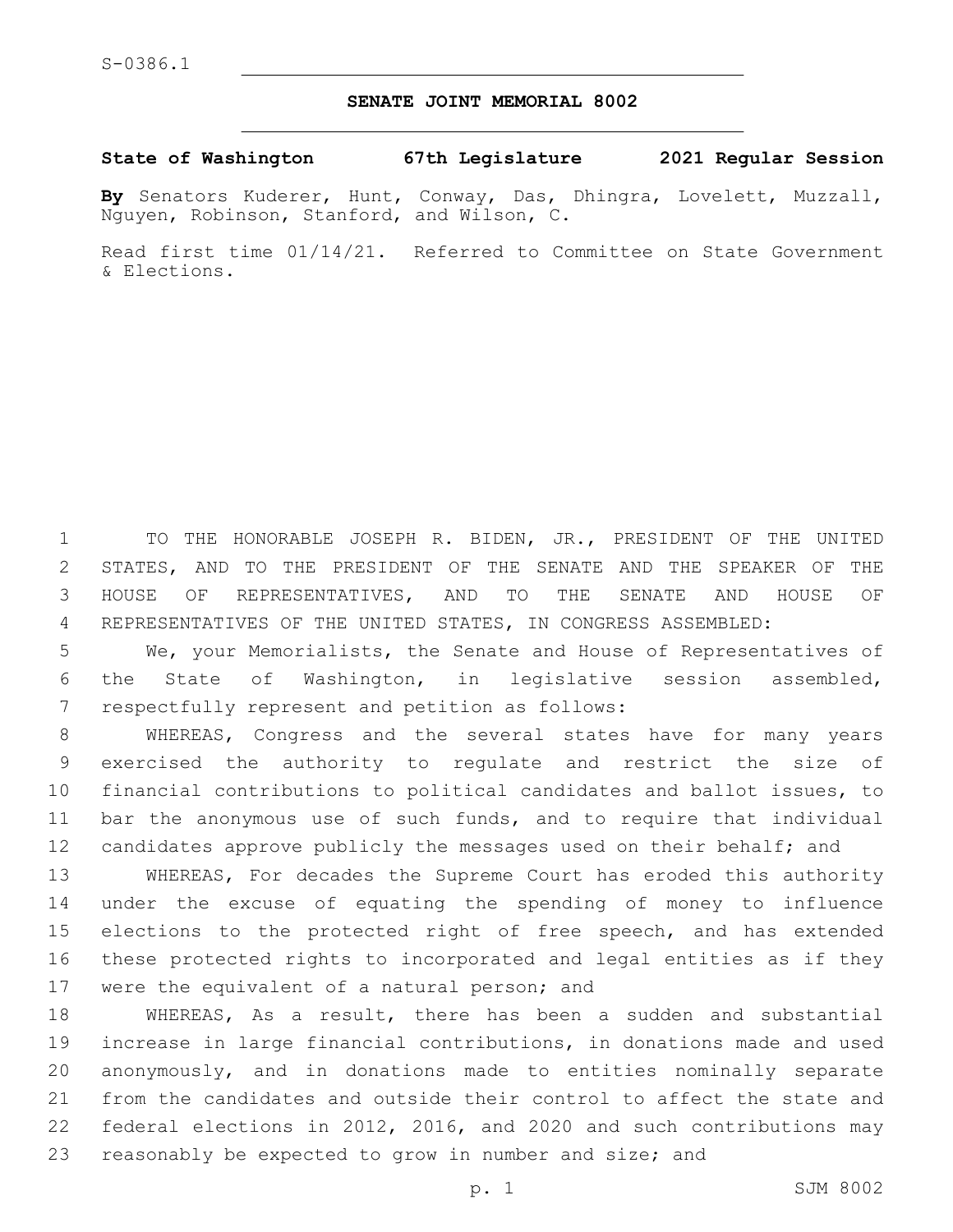WHEREAS, Expenditures that are extremely large, expenditures that are made anonymously, and expenditures made by entities nominally separate from and outside the control of individual candidates threaten the integrity of the election process by diluting the voices of other donors, distorting public discourse, and diminishing the constitutionally protected right to vote; and6

 WHEREAS, The people of the state of Washington passed Initiative Measure No. 735 in 2016 asking the United States Congress to propose an amendment to address these problems and to date no collective 10 action has been taken by the United States Congress in this regard;

 NOW, THEREFORE, Your Memorialists respectfully petition that the Congress of the United States exercise the authority granted to it under Article V of the Constitution to pass and send to the several states for ratification an amendment to the Constitution to return to Congress and the legislatures of the states the authority to regulate the size and timing of contributions to election campaigns, whether made to candidates or to ballot measures, and whether such contributions are made directly to campaigns or to groups making independent expenditures related to such campaigns, the authority to distinguish between natural persons and other artificial entities created by law, including by prohibiting such entities from spending money to influence elections, and the authority to require timely public disclosure of the source and amount of all such contributions.

 BE IT FURTHER RESOLVED, That if Congress does not propose a constitutional amendment satisfying the principles described herein by November 5, 2024, then this memorial constitutes a petition by the state of Washington, speaking through its legislature, and pursuant to Article V of the United States Constitution, to the Congress to call a limited convention for the exclusive purpose of proposing amendments, as prescribed previously herein, to the Constitution of 31 the United States of America; and

 BE IT FURTHER RESOLVED, That the State of Washington intends that this be a continuing application considered together with applications calling for a convention passed in the 2013-2014 Vermont legislature as R454, the 2013-2014 California legislature as Resolution Chapter 77, the 98th Illinois General Assembly as SJR 42, the 2014-2015 New Jersey legislature as SCR 132, the 2015-2016 Rhode Island legislature as HR 7670 and SR 2589, and all other passed, pending, and future applications until such time as two-thirds of the